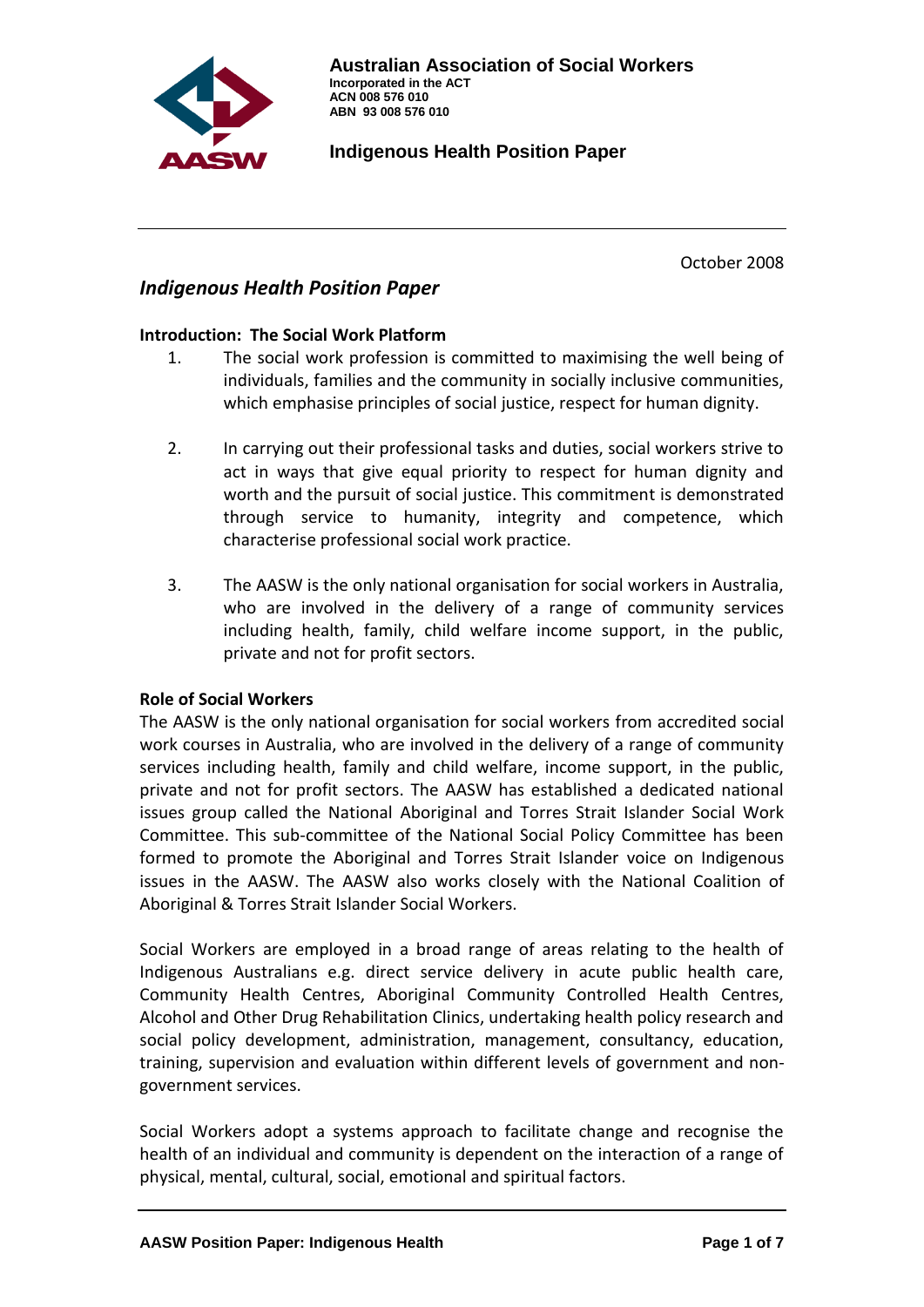

#### **Policy Context**

An appropriate policy response recognises the unique cultural traditions of Indigenous Australians and their importance to Indigenous health and well-being. Effective Indigenous health policy recognises that one size does not fit all, that there are huge differences between Indigenous Australians living in urban centres to those living in rural, remote and very remote communities.

Appropriate Indigenous health policy recognises that many Indigenous people experience difficulties accessing essential health services due to cultural and language differences, and listens to what Indigenous communities say will and does work for them and adopts a bottom-up community development approach rather than a top-down approach to policy formulation and service delivery.

Appropriate Indigenous health policy builds upon existing successful initiatives, while always maintaining awareness that what works in one context may not be immediately transferable to another context

#### *Indicators of Wellbeing*

Poor health outcomes for Indigenous Australians need to be understood within the historical/cultural contexts of colonisation and cultural dislocation, and resultant inter-generational trauma.

More than half of all Indigenous Australians live in New South Wales and Queensland, with the majority residing in urban areas. New South Wales has the greatest number of Indigenous Australians and the Northern Territory had the highest proportion, with around 29% of its population reporting being Indigenous.

Around 25% of the Indigenous Australian population live in areas classified as remote or very remote, compared with only 2% of the non-Indigenous population. Indigenous people are disadvantaged across a range of socio-economic factors as reported in the 2006 Census. They experience lower incomes than the non-Indigenous population, higher rates of unemployment, poorer educational outcomes and lower rates of home ownership - all of which can impact upon a person's health and well-being.

Many of the poor health outcomes for Indigenous Australians are related to socioeconomic factors such as diseases triggered by poverty; overcrowded housing; poor sanitation; lack of access to education; poor access to medical care for accurate diagnosis and treatment and poor nutrition.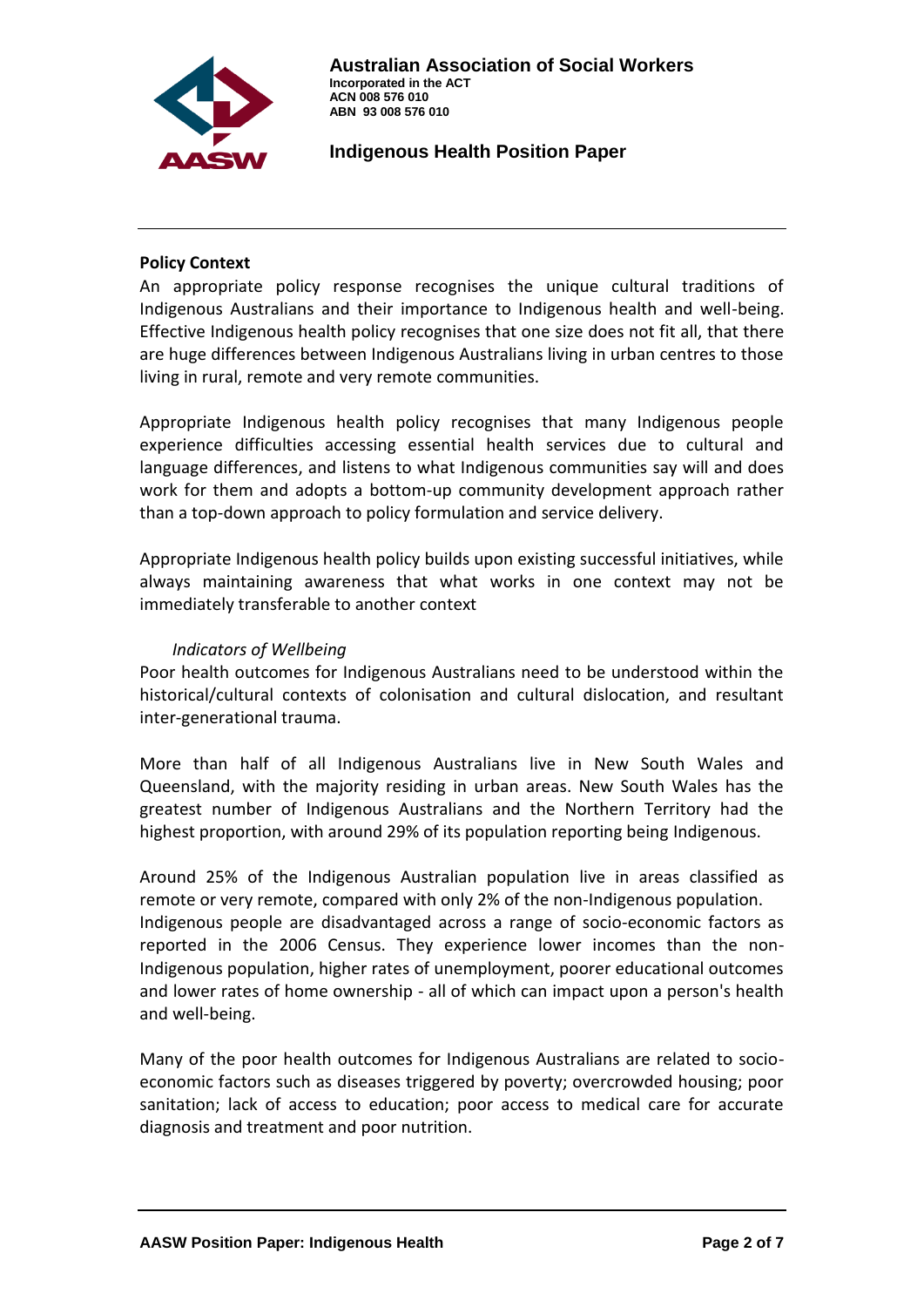

A much greater proportion of the Indigenous Australian population is in the age groups 10 - 14 years, compared to corresponding proportions in the non-Indigenous population. 39% and 37% of the Indigenous population in the Northern Territory and Queensland respectively are under 15 years of age. This has significant policy implications for increased demand on education, as well as housing and health services.

The Northern Territory has the highest Indigenous teenage fertility rate in Australia. This presents significant impacts on health services and policy implications, as having children younger can be an impediment to staying in education and getting a job.

The Australian Bureau of Statistics and the Australian Institute of Health and Welfare have indicated that the health status of Indigenous Australians has shown little improvement in recent years, and remains considerably below that of non-Indigenous Australians and Indigenous peoples in other countries. In particular, they have highlighted:

- $\cdot \cdot$  Indigenous adults are twice as likely as non-Indigenous adults to report their health as fair or poor;
- Hospitalisation rates are higher for Indigenous Australians, particularly for conditions that are potentially preventable such as diabetes and kidney disease;
- Mortality rates of Indigenous people are almost three times the rate for non-Indigenous people in Queensland, Western Australia, South Australia and the Northern Territory, the only jurisdictions for which coverage of Indigenous deaths was deemed sufficient to report;
- $\div$  Indigenous people are half as likely to complete Year 12 as non-Indigenous people;
- $\cdot \cdot$  Indigenous adults are more than twice as likely as non-Indigenous adults to smoke regularly;
- ◆ More than half of Indigenous people are overweight or obese;
- \* Indigenous people face barriers in accessing health services, in particular primary health care;
- Indigenous Australians die nearly 20 years younger than non-Indigenous Australians. This is in stark contrast to the USA, Canada and New Zealand where the life expectancy for Indigenous people is approximately 7 years higher than for the non-Indigenous population;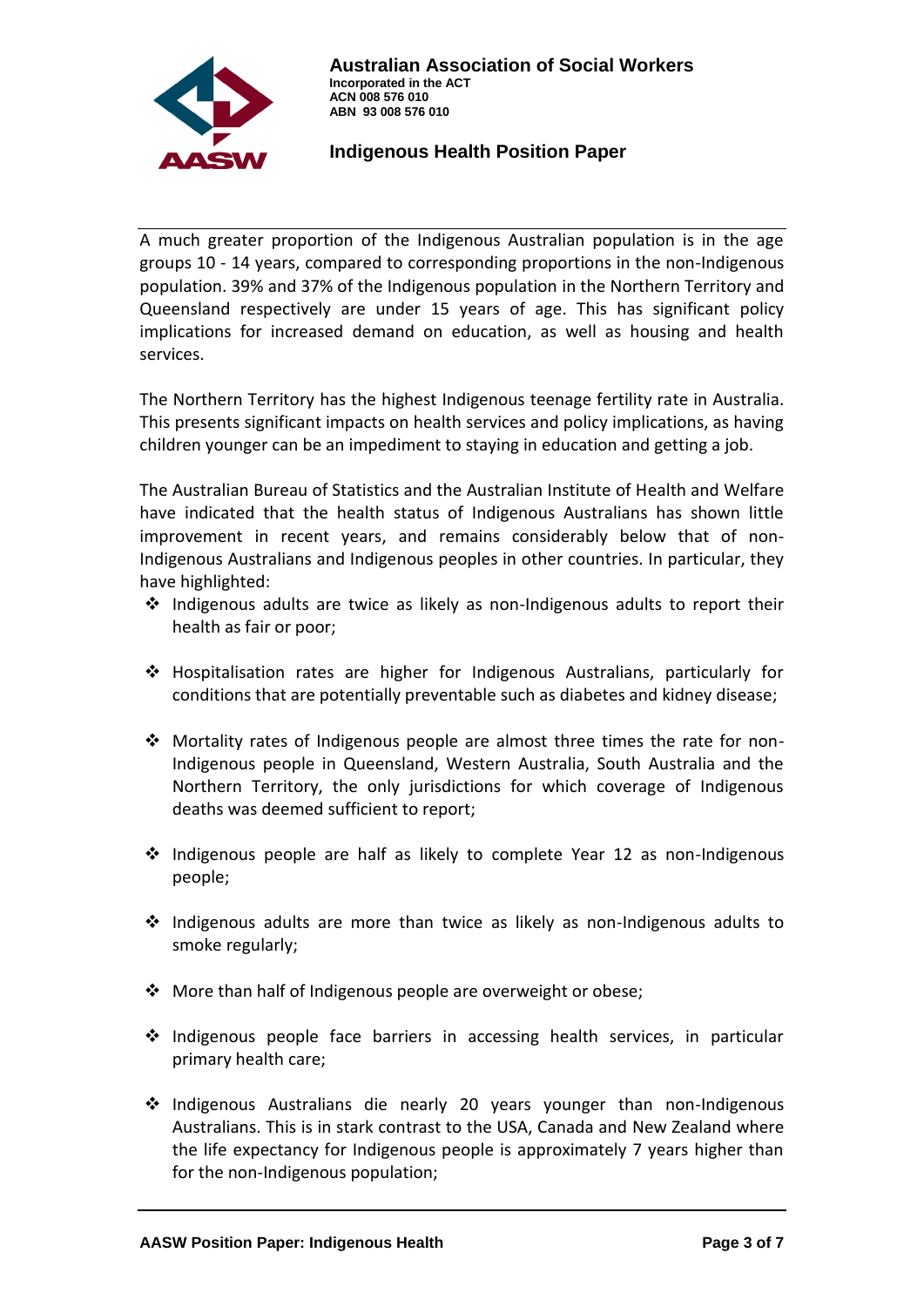

- $\cdot$  Indigenous infant mortality is 3 times the rate of non-Indigenous Australians and more than 50% higher than for Indigenous children in the USA and New Zealand;
- Aboriginal deaths from smoking are 20% higher than the rest of the community;
- $\cdot$  Indigenous women are three times more likely to die during pregnancy than the rest of the population due to poor health and diseases such as rheumatic heart disease;
- $\div$  Indigenous men are ten times more likely to be sexually abused than nonindigenous men due to factors such as overcrowding, unemployment and drug abuse;
- \* Remote Indigenous communities have the highest rates of unemployment, widespread violence, endemic alcoholism and substance abuse, lowest levels of education and lifelong morbidity for heart disease, nutrition and lifestyle disease such as diabetes;

#### **Recommendations**

The AASW fully endorses the joint *Close the Gap* recommendations. These include:

- $\triangleright$  Improved access for Aboriginal peoples and Torres Strait Islanders to culturally appropriate primary health care, and to a level commensurate with need.
- $\triangleright$  Increasing the number of health practitioners working within Aboriginal health settings, and further development and training of the Indigenous health workforce.
- $\triangleright$  Improving the responsiveness of mainstream health services and programs to Aboriginal peoples and Torres Strait Islander health needs.
- $\triangleright$  Greater targeting of maternal and child health and greater support for Indigenous-specific population programs for chronic and communicable disease.
- $\triangleright$  Greater funding and support for the building blocks of good health such as awareness and availability of nutrition, physical activity, fresh food, healthy lifestyles, and adequate housing.
- $\triangleright$  Setting national targets and benchmarks towards achieving healthy equality, by which progress can be closely monitored.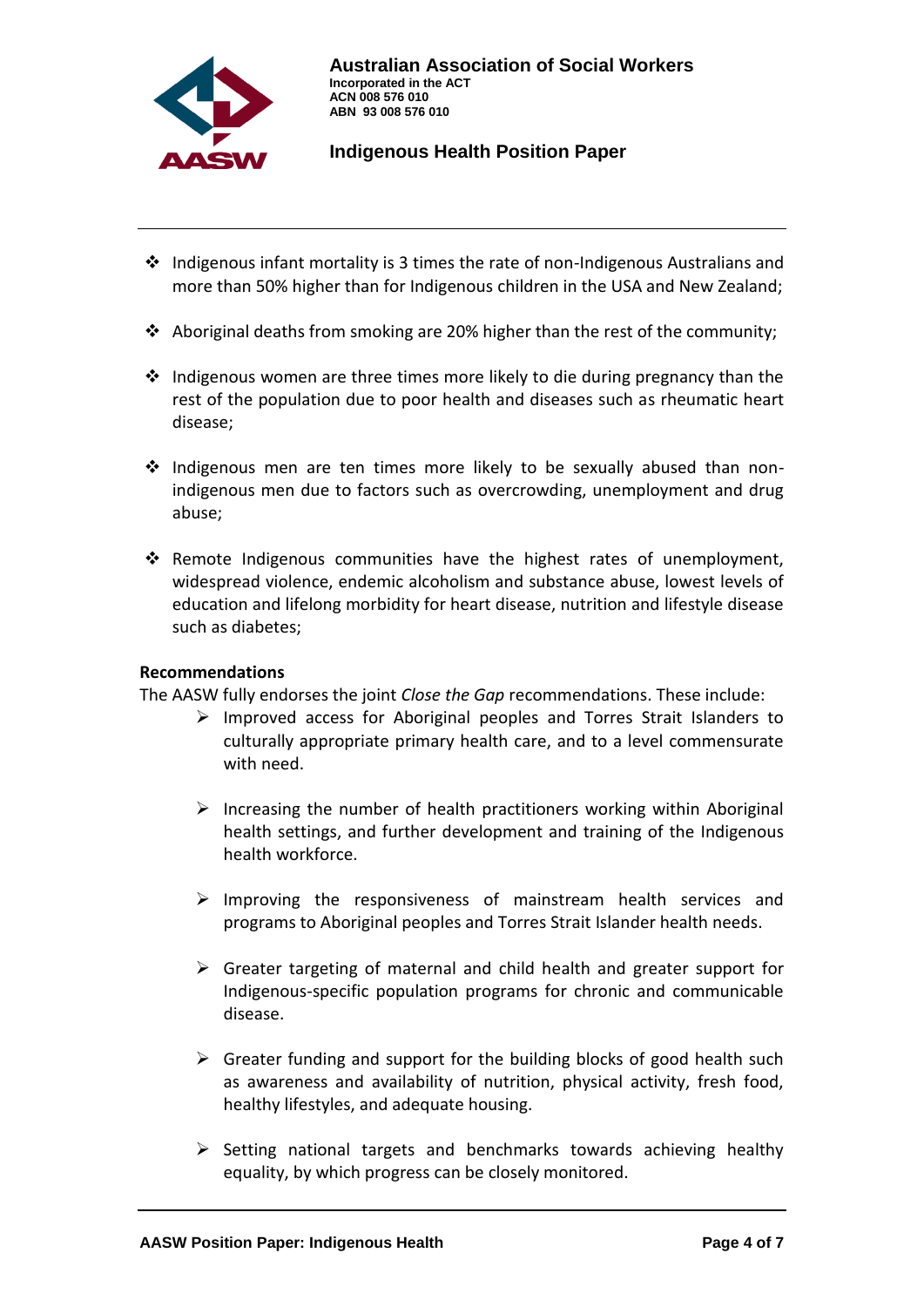

### **Conclusions**

The AASW considers that improvements in the health status of Indigenous Australians will not be achieved without improvements to a range of socio-economic conditions including adequate housing, education, sanitation and availability of fresh food.

The AASW urges governments to recognise traditional cultural knowledge within the policy context and to reassess the current often short-term unsecured funding models and program structures available to Indigenous communities that impede long term planning.

The AASW supports increased funding to culturally appropriate Indigenous controlled health services and increased training and mentorship to a range of Indigenous health staff to assist Indigenous people to remain on their land and communities in meaningful occupations. The AASW also supports strategies to address intergenerational trauma as this has huge impact on individual and community health outcomes.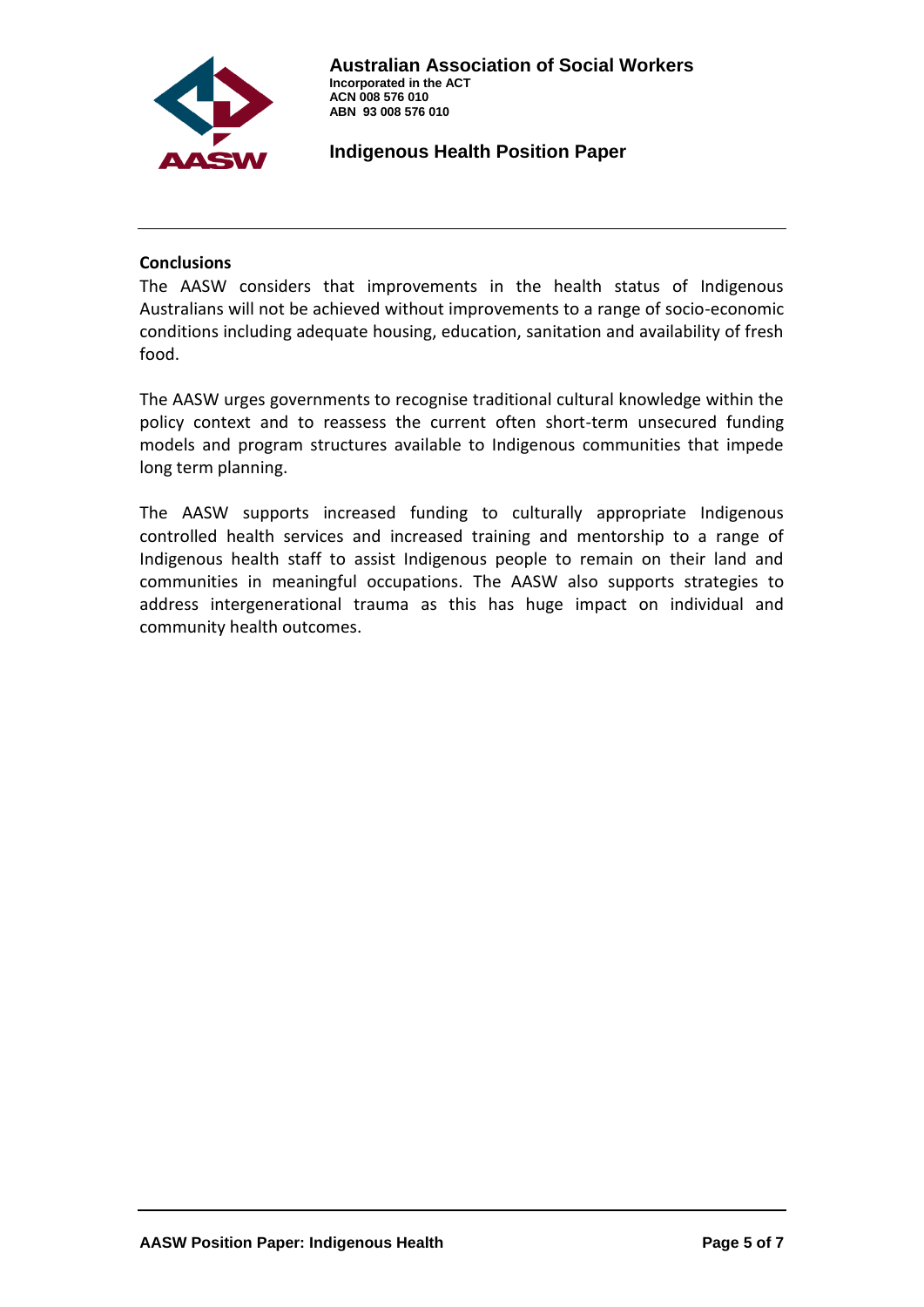

#### **References**

Access Economics (2008) **An Overview of the Economic Impact of Indigenous Disadvantage***.* Reconciliation Australia: Canberra

Australian Bureau of Statistics (2008) **The Health and Welfare of Australia's Aboriginal and Torres Strait Islander Peoples.** Australian Bureau of Statistics: Canberra

Combined Aboriginal Organisations of the Northern Territory (2007) **A Proposed Emergency Response and Development Plan to Protect Aboriginal Children in the Northern Territory***.* Combined Aboriginal Organisations of the Northern Territory: Darwin

Cram, F. (2008) **Valuing Indigenous Knowledge and Doing**. Australasian Evaluation Society Workshop: Sydney

Johnstone, K. (2008) **Australia's Indigenous Population: A Demographic Gift?** Public Seminar Series, Australian National University: Canberra

Langton, M. (2007) **Trapped in the Aboriginal Reality Show: Re-Imaging Australia**. Griffith Review. Edition 19. Griffith University: Brisbane

National Aboriginal Community Controlled Health Organisation (2007) **Close the Gap: Solutions to the Indigenous Health Crisis Facing Australia.** National Aboriginal Community Controlled Health Organisation: Canberra

Taylor, A. *(2008)* **Demographic Change in the 21st Century: Issues and Challenges***.* Public Seminar Series, Australian National University: Canberra United Nations

**United Nations Declaration of the Rights of Indigenous Peoples.**